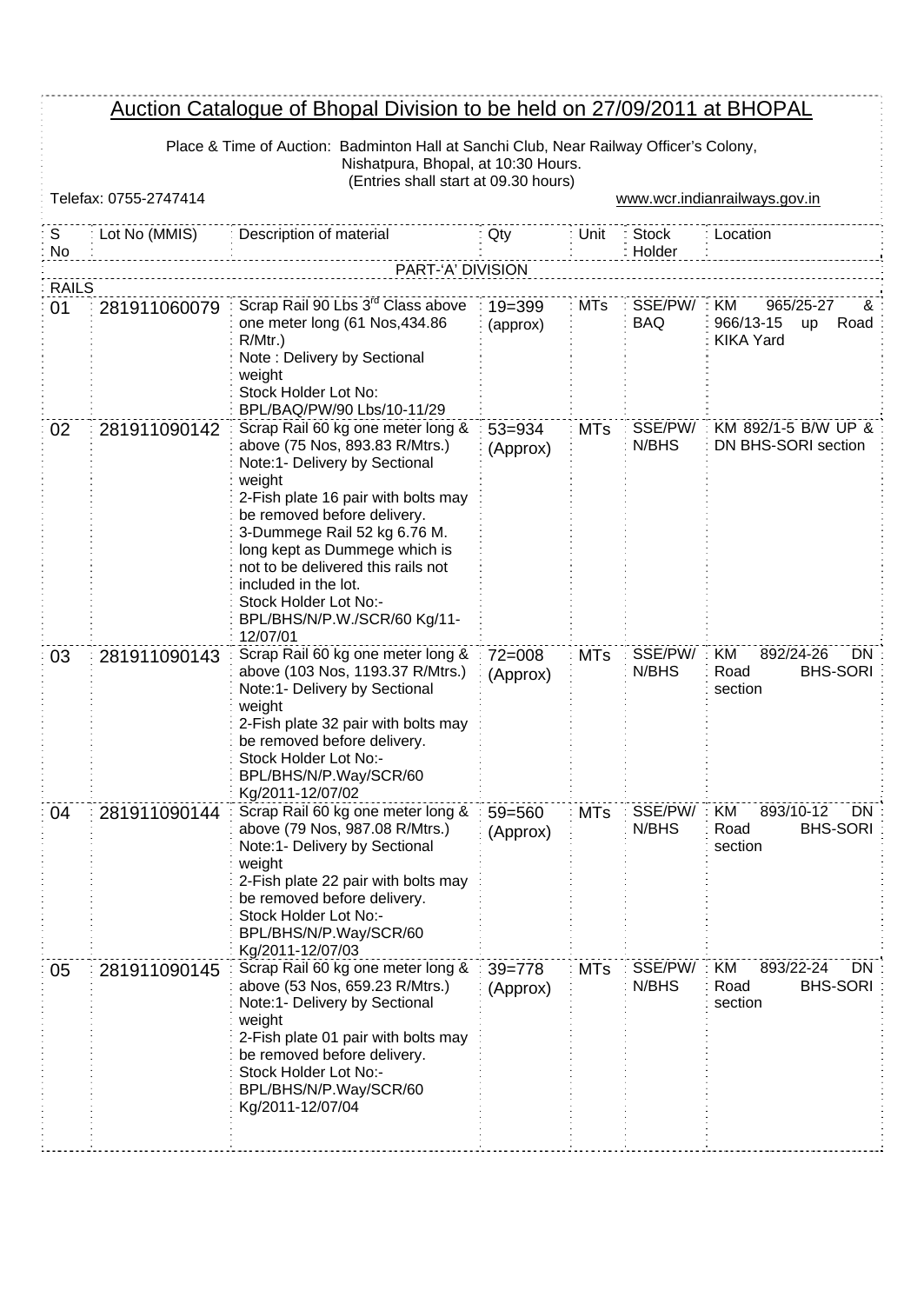| 06 | 281911090146 | Scrap Rail 60 kg one meter long &<br>above (61 Nos, 750.53 R/Mtrs.)<br>Note:1- Delivery by Sectional<br>weight<br>2-Fish plate 10 pair with bolts may<br>be removed before delivery.<br>Stock Holder Lot No:-<br>BPL/BHS/N/P.Way/SCR/60<br>Kg/2011-12/07/05                                                                                   | $45 = 287$<br>(Approx)  | <b>MTs</b> | SSE/PW/<br>N/BHS   | KM 894/2-4 DN Road<br><b>BHS-SORI</b> section                                                                                              |
|----|--------------|-----------------------------------------------------------------------------------------------------------------------------------------------------------------------------------------------------------------------------------------------------------------------------------------------------------------------------------------------|-------------------------|------------|--------------------|--------------------------------------------------------------------------------------------------------------------------------------------|
| 07 | 281911090147 | Scrap Rail 60 kg one meter long &<br>above (93 Nos, 1067.75 R/Mtrs.)<br>Note:1- Delivery by Sectional<br>weight<br>2-Fish plate 07 pair with bolts may<br>be removed before delivery.<br>Stock Holder Lot No:-<br>BPL/BHS/N/P.Way/SCR/60<br>Kg/2011-12/07/06                                                                                  | $64 = 428$<br>(Approx)  | <b>MTs</b> | SSE/PW/<br>N/BHS   | KM<br>894/18-20<br>DN.<br><b>BHS-SORI</b><br>Road<br>section                                                                               |
| 08 | 281911090148 | Scrap Rail 60 kg one meter long &<br>above (59 Nos, 624.75 R/Mtrs.)<br>Note:1- Delivery by Sectional<br>weight<br>2-Fish plate 06 pair with bolts may<br>be removed before delivery.<br>Stock Holder Lot No:-<br>BPL/BHS/N/P.Way/SCR/60<br>Kg/2011-12/08/01                                                                                   | $37 = 697$<br>(Approx)  | <b>MTs</b> | SSE/PW/<br>N/BHS   | 896/24-26<br>KM<br>DN<br><b>SORI-SUMR</b><br>Road<br>section                                                                               |
| 09 | 281911090149 | Scrap Rail 60 kg one meter long &<br>above (77 Nos, 941.74 R/Mtrs.)<br>Note:1- Delivery by Sectional<br>weight<br>2-Fish plate 28 pair with bolts may<br>be removed before delivery.<br>Stock Holder Lot No:-<br>BPL/BHS/N/P.Way/SCR/60<br>Kg/2011-12/08/02                                                                                   | $56 = 825$<br>(Approx)  | <b>MTs</b> | SSE/PW/<br>N/BHS   | KM 897/2-4 DN Road<br>SORI-SUMR section                                                                                                    |
| 10 | 281911090150 | Scrap Rail 60 kg one meter long &<br>above (76 Nos, 969.47 R/Mtrs.)<br>Note:1- Delivery by Sectional<br>weight<br>2-Fish plate 17 pair with bolts may<br>be removed before delivery.<br>Stock Holder Lot No:-<br>BPL/BHS/N/P.Way/SCR/60 Kg/<br>2011-12/08/03                                                                                  | $58 = 498$<br>(Approx)  | <b>MTs</b> | SSE/PW/<br>N/BHS   | KM<br>897/14-16<br>DN<br><b>SORI-SUMR</b><br>Road<br>section                                                                               |
| 11 | 281911090155 | Scrap Rail 60 Kg III class above<br>one meter long (208 Nos, 2527.22<br>R/Mtrs)<br>Note:1- Delivery by measurement<br>basis only<br>2-F/plate will not be delivered<br>during delivery will be removed by<br>S/Holder.<br>3-Cutting permission may be<br>allowed for easy loading.<br>Stock Holder Lot No:-<br>BPL/PW/S/60kg Rail/11-12/08/01 | $152 = 492$<br>(Approx) | <b>MTs</b> | SSE/PW/<br>S/BPL   | Bet. BKA-ODG<br>KM 791/13-15 up side,<br>791/27-29 up side,<br>792/5-7 up side<br>792/7-9 up side<br>792/12-14Dnside&<br>792/13-15 up side |
| 12 | 281911090156 | Unserviceable Rails 90 Lbs above<br>one meter(260 Nos, 2029.67<br>R/Mtr.)<br>Note: Delivery by Running meter                                                                                                                                                                                                                                  | $90 = 543$<br>(Approx)  | <b>MTs</b> | SSE/PW/<br>Yard/ET | $(1)$ GC-5EP<br>No.HER1457 to1461<br>$(2)$ GC-5 EP No.HER<br>1465 to 1469                                                                  |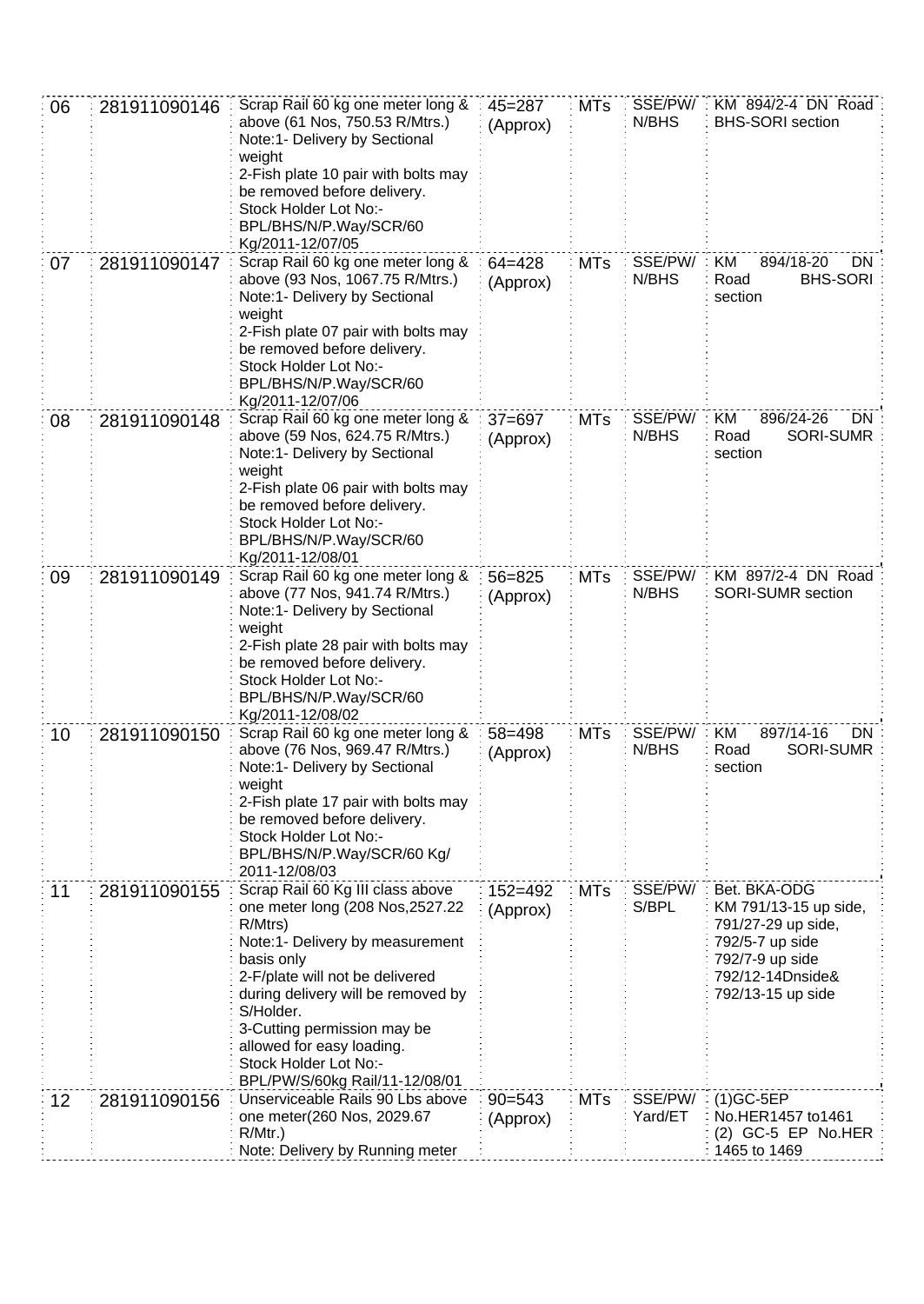|       |              | Stock Holder SS-11 No:-<br>BPL/ET/Yard/11-12/01                                                                                                                                                                                                                                                                            |                                            |            |                   |                                                                                     |
|-------|--------------|----------------------------------------------------------------------------------------------------------------------------------------------------------------------------------------------------------------------------------------------------------------------------------------------------------------------------|--------------------------------------------|------------|-------------------|-------------------------------------------------------------------------------------|
| 13    | 281911090163 | Scrap Rail 90 Lbs above one<br>meter long<br>(22 Nos, 177.20 R/Mtr.)<br>Note:1- Delivery by Running<br>meter(Sectional weight)<br>2- Cutting may be allowed for easy<br>loading<br>Stock Holder Lot No:-<br>BPL/BHS/S/Sc.R/90 Lbs/11-<br>12/08/02                                                                          | $07 = 904$<br>(Approx)                     | <b>MTs</b> | SSE/PW/<br>S/BHS  | KM 873/7-9 Up Road<br><b>SMT Yard</b>                                               |
| 14    | 281911090164 | Scrap Rail 75 Lbs above one<br>meter long<br>(36 Nos, 325.82 R/Mtr.)<br>Note:1- Delivery by Running meter<br>(Sectional wt.)<br>2- Cutting may be allowed for easy<br>loading<br>Stock Holder Lot No:-<br>BPL/BHS/S/Sc.Rail/75 Lbs/11-<br>12/08/03                                                                         | $12 = 097$<br>(Approx)                     | <b>MTs</b> | SSE/PW/<br>S/BHS  | KM 873/7-9 Up Road at<br><b>SMT Yard</b>                                            |
| P.WAY |              |                                                                                                                                                                                                                                                                                                                            |                                            |            |                   |                                                                                     |
| 15    | 281911050060 | A-Released Girder Bridge Span<br>2x6.18 M (2 Nos)<br>B- Released Girder Bridge Span<br>1x6.18 M (1 No)<br>Note : 1-Delivery by actual<br>weighment<br>2-Cutting May be allowed for easy<br>loading.<br>Stock Holder Lot No:<br>BHS/PW/Sc Girder /10-11/01/07                                                               | $9 = 442$<br>(approx)                      | <b>MTs</b> | SSE/PW/<br>N/BHS  | 1-KM 920/23-27EP Up<br>Road PAI Yard<br>2- KM 920/31-33 EPUp<br>Road PAI Yard       |
| 16    | 281911050061 | Scrap Released Girder Bridge<br>Span 2x6.18 M (4 Nos)<br>Note : 1-Delivery by actual<br>weighment<br>2-Cutting May be allowed for easy<br>loading.<br>Stock Holder Lot No:<br>BPL/BHS/N/PW/Bridge/10-11/01/06                                                                                                              | $16 = 239$<br>(approx)<br>To entire<br>qty | <b>MTs</b> | SSE/PW/<br>N/BHS  | 1-KM 913/1-3 EP Up<br>Road GLG-PAI Yard<br>2- KM 913/2-6 EP Dn<br>Road GLG-PAI Yard |
| 17    | 281911050062 | A-Released Girder Bridge Span<br>2x7.16 M (2 Nos)<br>B- Released Girder Bridge Span<br>1x7.16 M (1 No)<br>C- Released Girder Bridge Span<br>2x7.16 M (2 No)<br>Note: 1-Delivery by actual<br>weighment<br>2-Cutting May be allowed for easy<br>loading.<br>Stock Holder Lot No:<br>BPL/BHS/N/PW/SCR.Bridge/10-<br>11/01/04 | $19 = 100$<br>(approx)<br>To entire<br>qty | <b>MTs</b> | SSE/PW/:<br>N/BHS | 1-KM 895/17-19 EP Up<br>Road Sorai Yard                                             |
| 18    | 281911090151 | Scrap C.I. Gr.I CST-9 Plate<br>single/Intact Drg. No. T-478 (M)<br>Note: Delivery by Number<br>Stock Holder Lot No:<br>BPL/MOJ/PW/CI Gr.I/2011-<br>12/08/02                                                                                                                                                                | 2753                                       | <b>Nos</b> | SSE/PW/<br>Mohana | KM 1295/1 to 1295/2<br>RH Side Station Yard<br>Panihar                              |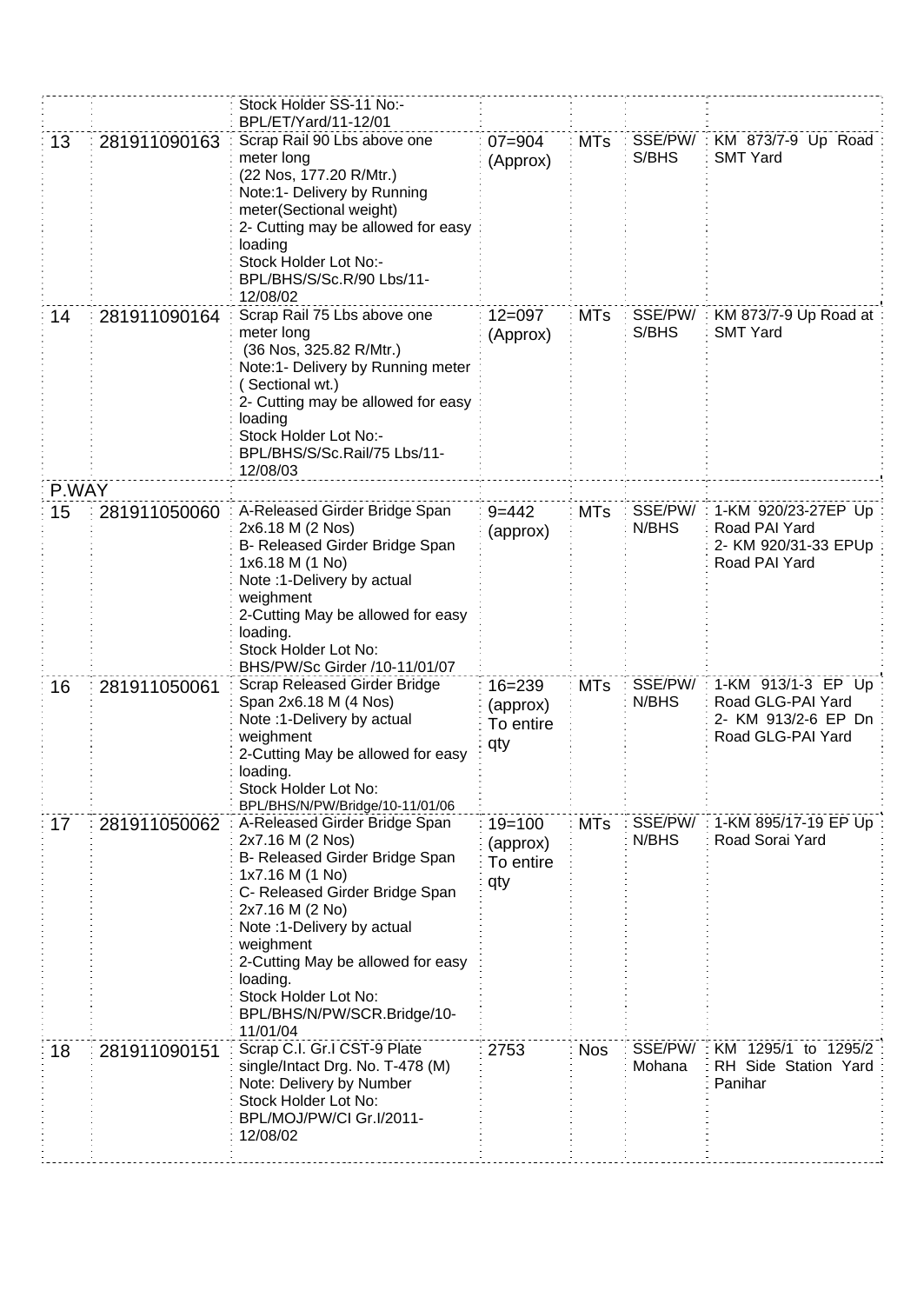| 19 | 281911090152 | Scrap C.I. Gr.I CST-9 Plate<br>single/Intact Drg. No. T-478 (M)<br>Note: Delivery by Number<br>Stock Holder Lot No:<br>BPL/MOJ/PW/CI Gr.I/2011-<br>12/08/01                                                                                                                                                                                                      | 8176                   | <b>Nos</b> | SSE/PW/<br>Mohana      | KM 1248/1-4 LH/RH<br>Side Near LC No.81C<br>(Between MOJ-SVPI<br>Section) |
|----|--------------|------------------------------------------------------------------------------------------------------------------------------------------------------------------------------------------------------------------------------------------------------------------------------------------------------------------------------------------------------------------|------------------------|------------|------------------------|---------------------------------------------------------------------------|
| 20 | 280910100423 | Scrap Canted Bearing Plate Drg.<br>No. T-10430<br>Note: Delivery by Number<br>Stock Holder Lot No:<br>BPL/HD/S/PW/MS/10-11/09/17                                                                                                                                                                                                                                 | 2892                   | <b>Nos</b> | SSE/PW/<br>S/HD        | KM 650/27-29 BRI yard                                                     |
| 21 | 281911090157 | Unserviceable III class<br>A- Canted Bearing plate drg No.<br>T-10430 (1075 Nos)<br>B- Plain Bearing plate Drg No. T-<br>1994M) (735 Nos)<br>Note: Delivery by Number basis<br>Stock Holder Lot No:<br>BPL/ET/Yard/11-12/02                                                                                                                                      | 1810                   | <b>Nos</b> | SSE/PW/<br>Yd/ET       | At SSE/P.way/Yard<br>Office compound (New<br>Yard) Itarsi                 |
| 22 | 281911090158 | M.S. Melting Consisting off size<br>Bearing plate (10 Types)<br>Note: Delivery by Actual weight<br>Stock Holder Lot No:<br>BPL/ET/Yard/11-12/03                                                                                                                                                                                                                  | $23 = 492$<br>(Approx) | <b>MTs</b> | SSE/PW/<br>Yd/ET       | At SSE/P.way/Yard<br>Office compound (New<br>Yard) Itarsi                 |
| 23 | 281911090159 | M.S. Melting Consisting off size<br>Crossing Blocks (17 Types)<br>Note: Delivery by Actual weight<br>Stock Holder Lot No:<br>BPL/ET/Yard/11-12/04                                                                                                                                                                                                                | $14 = 974$<br>(Approx) | <b>MTs</b> | SSE/PW/<br>Yd/ET       | At SSE/P.way/Yard<br>Office compound (New<br>Yard) Itarsi                 |
| 24 | 281911090160 | Scrap different type Fish plate 90<br>Lbs A- Scrap Fish plate Drg No.<br>T-059 (978 Nos)<br>B-Scrap Fish Plate without coller<br>length 11/2 feet 90 Lbs Tisco<br>print/mark (366 Nos)<br>C- MS Plain Fish Plate (Patti) 4<br>round hole length 2 feet(97 Nos)<br>Note: Delivery by Number<br>Stock Holder Lot No:<br>BPL/BRRG/PW/Sc.Fish<br>plate/2011-12/07/05 | 1441                   | <b>Nos</b> | SSE/PW/<br><b>BRRG</b> | At SSE/PW/BRRG<br>Office compound                                         |
| 25 | 281911090161 | Scrap MS Melting Scrap M.S.<br>Liner Drg. No. T-3738 (Broken<br>Mixed)<br>Note: Delivery by Actual<br>weighment basis<br>Stock Holder Lot No:<br>BPL/BRRG/PW/Sc.Meltig/2011-<br>12/07/04                                                                                                                                                                         | $20 = 011$<br>(Approx) | <b>MTs</b> | SSE/PW/<br><b>BRRG</b> | At SSE/PW/BRRG<br>Office compound                                         |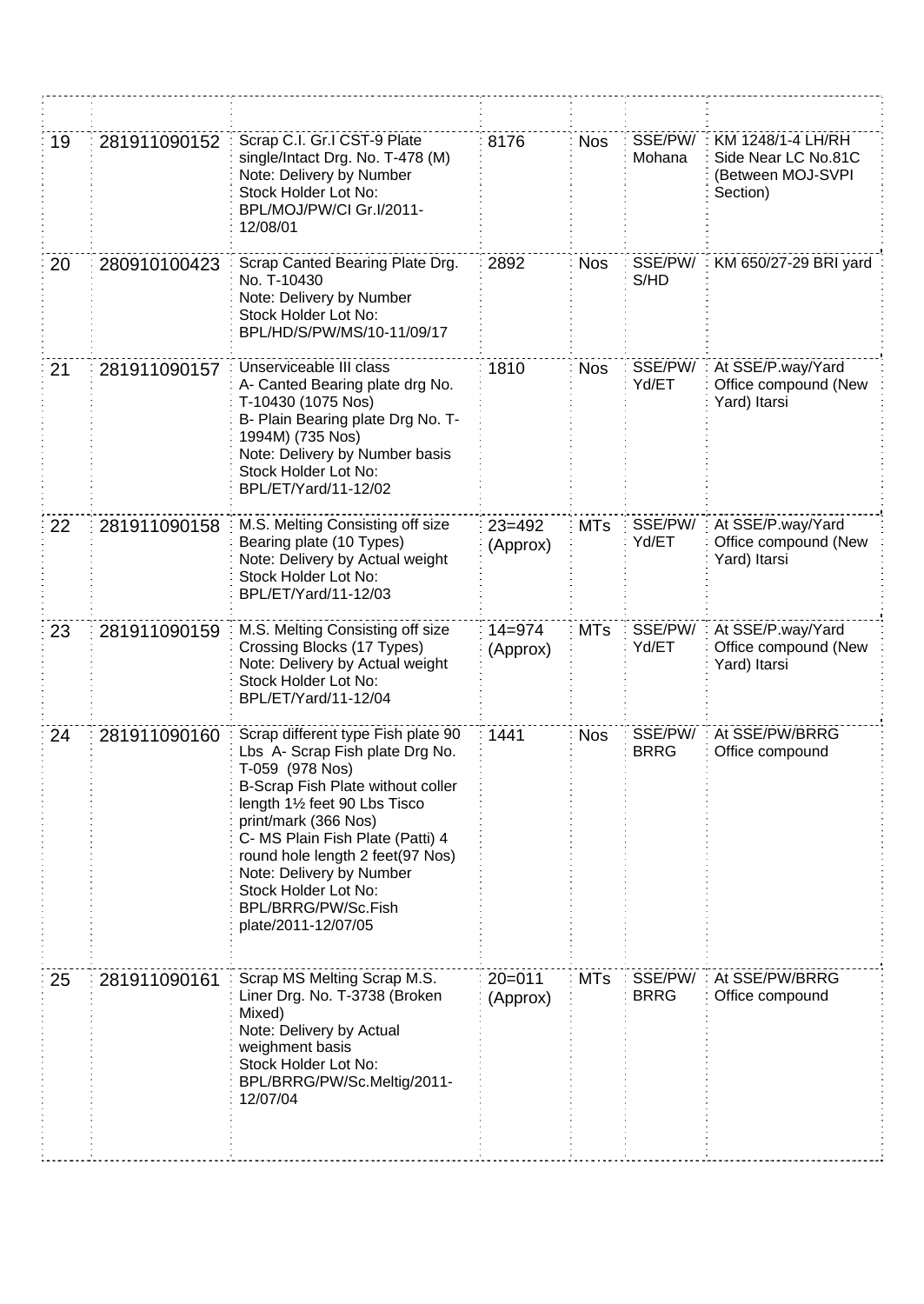| 26 | 281911090162       | Scrap M.S. Melting Consisting of<br>A- Scrap M.S. Canted Bearing<br>plate (Sq. hole) Drg No. T-10430<br>(1440 Nos)<br>B- Scrap M.S. canted Bearing<br>Plate (Round hole) Drg. No. RT-<br>516 (3157 Nos)<br>C- M.S.Canted Bearing Plate 60<br>kg(Round hole) Drg No.Nil<br>(1984 Nos)<br>Note: Delivery by Number basis<br>Stock Holder Lot No:<br>BPL/SFY/PW/Sc.Meltig/2011-<br>12/08/02                                                                                                                                                                                   | 6581             | <b>Nos</b> | SSE/PW/<br><b>SFY</b>     | KM 1292/1 to LH Side<br>CAZ Flag Stn.                                            |
|----|--------------------|----------------------------------------------------------------------------------------------------------------------------------------------------------------------------------------------------------------------------------------------------------------------------------------------------------------------------------------------------------------------------------------------------------------------------------------------------------------------------------------------------------------------------------------------------------------------------|------------------|------------|---------------------------|----------------------------------------------------------------------------------|
|    | <b>NON FERROUS</b> |                                                                                                                                                                                                                                                                                                                                                                                                                                                                                                                                                                            |                  |            |                           |                                                                                  |
| 27 | 281911040008       | Condemned Aluminum<br>components such as Rediator fan<br>blad, Exp. LP piston, cylinder head<br>PRG, TSC rotar and inter midiate<br>casing, oil cacher BK BL fan, MU<br>jumper cap, FIP cover Tepit cover,<br>PCS, OPS body, MR, BP, BC<br>gauge body and various type Air<br>brake valve with and without minor<br>bross ferrous plastic and rubber<br>attachment released from diesel<br>locomotive.<br>Note: If any other material is found<br>while delivery, which is strictly<br>restricted & it can not be delivered.<br>Stockholder's Lot No.<br>SSE/D/ET/10-11/20 | 3500<br>(approx) | Kgs        | SSE/D/<br>EТ              | "C" Near Motor vehicle<br>section garage No.5 in<br>Diesel Loco shed Itarsi      |
|    | Machinery          |                                                                                                                                                                                                                                                                                                                                                                                                                                                                                                                                                                            |                  |            |                           |                                                                                  |
| 28 | 281911040001       | Scrap Point machine released<br>unserviceable beyond repairable<br>point operating machine(along<br>with motors) Motors capacity<br>1-110 VDC<br>$2-5.3A$ .<br>3-1700 RPM 4-0.44 W.<br>Note: Delivery will be actual<br>quantity (Nos) basis.<br>Stockholder's Lot No.<br>ET/Sig. /Scrap/Point machine/01                                                                                                                                                                                                                                                                  | 117              | <b>Nos</b> | SSE/<br>Signal/R<br>RI/ET | SSE/Signal/RRI/ET's<br>Depot premises near<br>platform No.5 BPL end<br>ET Area-A |
| 29 | 281911050068       | <b>Condemned Diesel Shunter</b><br>Industrial equipment<br>Make Escorts, Model ST-150,<br>Chasis no. E 27976,<br>Engine no. 4S-02014,<br>S.No.TSB 1542.DS No. 56<br>Stock Holder Lot No: ET/NPOH/5                                                                                                                                                                                                                                                                                                                                                                         | 01               | No         | SSE/C&W<br>/Gen/ET        | <b>NPOH Shed ET</b><br>(B/Smithy room.)                                          |
| 30 | 281911060094       | Condemn Royal High Speed<br>Drilling Machine Cap. 32 MM<br>M/No. 921 Manf. Royal Foundary,<br>Punjab (India)<br>Stock Holder Lot No: BPL/2010/4                                                                                                                                                                                                                                                                                                                                                                                                                            | 01               | No         | SSE/C&<br>W/BPL           | Washing<br>C&W<br>Siding<br><b>BPL</b>                                           |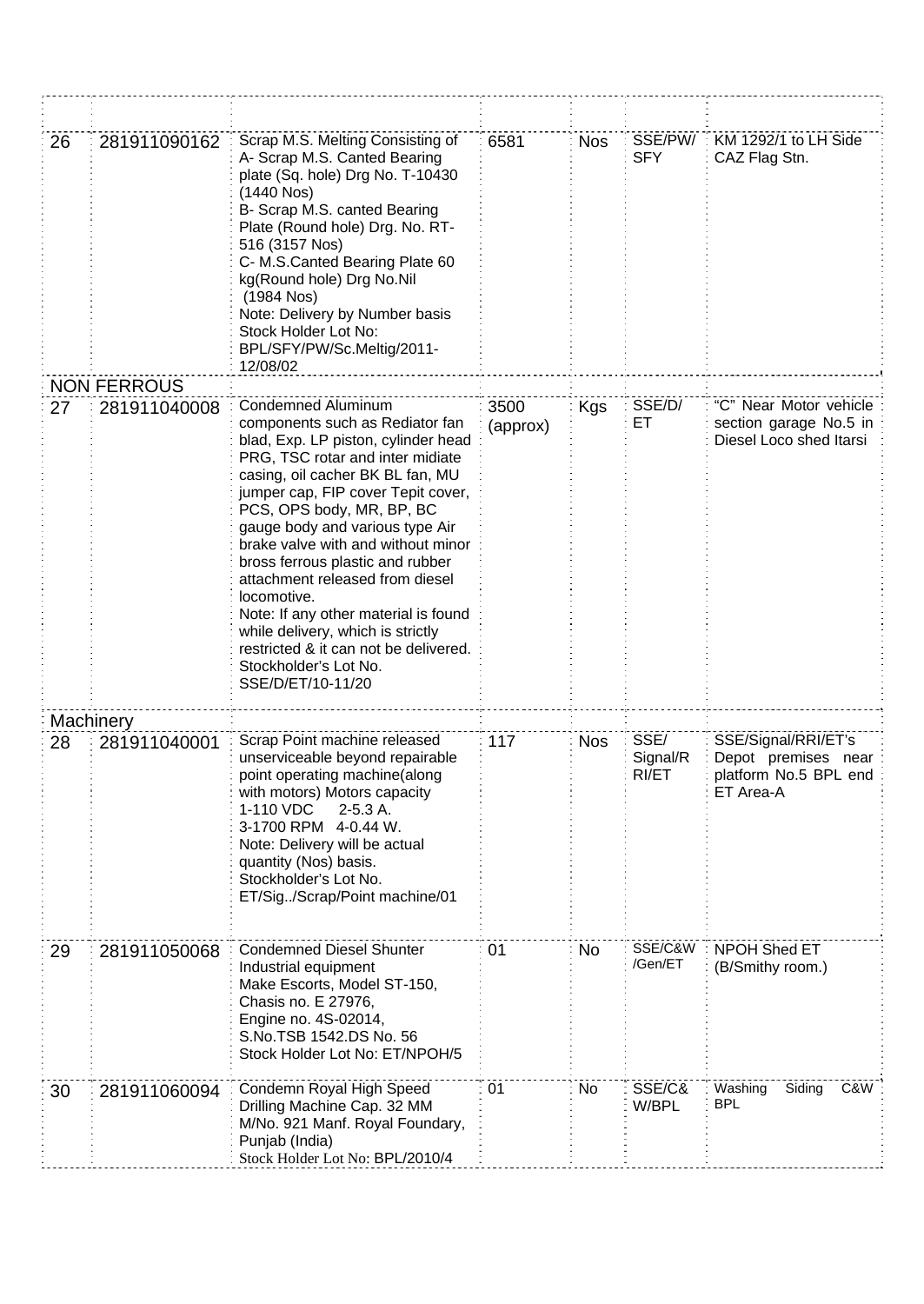| Vehicle |              |                                                                                                                                                                                                                                                                                                                                                                                                                                                                                                                                                                                                                                                                                                                                                                                                                                                                                                                                                                               |                                               |            |                                    |                                                                   |
|---------|--------------|-------------------------------------------------------------------------------------------------------------------------------------------------------------------------------------------------------------------------------------------------------------------------------------------------------------------------------------------------------------------------------------------------------------------------------------------------------------------------------------------------------------------------------------------------------------------------------------------------------------------------------------------------------------------------------------------------------------------------------------------------------------------------------------------------------------------------------------------------------------------------------------------------------------------------------------------------------------------------------|-----------------------------------------------|------------|------------------------------------|-------------------------------------------------------------------|
| 31      | 280910110483 | Condemned Matador No. MKD/<br>6248 Make- Bajaj with stepni<br>Chassis No. 616-FD 315811, 09<br>seater year of manufacture 1987<br>Note: Delivery by Number<br>Stock Holder SS-11 No:<br>W/ET/2007/01                                                                                                                                                                                                                                                                                                                                                                                                                                                                                                                                                                                                                                                                                                                                                                          | 01                                            | No         | <b>SSE</b><br>(Works)/<br>(Main)ET | SSE(Works) (Maint) office<br>compound Itarsi                      |
| Loco    |              |                                                                                                                                                                                                                                                                                                                                                                                                                                                                                                                                                                                                                                                                                                                                                                                                                                                                                                                                                                               |                                               |            |                                    |                                                                   |
| 32      | 291911090153 | Condemned Ferrous Engine Hood<br>and Chasises release from Cond.<br>Loco No. 18365, 18390<br>Note:1-Both side CBC Yoke found<br>in lot can not be delivered.<br>2- If any non ferrous found in the<br>lot cannot be delivered.<br>3- Cutting permission may be<br>allowed for easy loading.<br>Stock Holder Lot No:<br>SSE/D/ET/11-12/16                                                                                                                                                                                                                                                                                                                                                                                                                                                                                                                                                                                                                                      | 02                                            | <b>Nos</b> | SSE/DSL/<br>ET.                    | In Diesel Loco Shed ET<br>Between Line No. 10 & 11<br>Bombay end. |
| Coach   |              |                                                                                                                                                                                                                                                                                                                                                                                                                                                                                                                                                                                                                                                                                                                                                                                                                                                                                                                                                                               |                                               |            |                                    |                                                                   |
| 33      | 281911090154 | Over aged 8 Wheeled BG<br><b>Condemned Coaches Consisting</b><br>Iron, wood, decolum and non<br>ferrous items etc. released from<br>Cond. Coach<br>[1] 85401 WCR ICF<br>[2] 85413 WCR ICF<br>[3] 85408 WCR ICF<br>[4] 86409 WCR ICF<br>[5] 86427 WCR ICF<br>[6] 86419 WCR ICF<br>[7] 86404 WCR ICF<br>Note: 1- Delivery of cond.<br>Coaches should be made on<br>actual weighment if balance entire<br>quantity to be delivered.<br>2- Restricted items should be<br>returned to stock holder. Wood,<br>delolum and non ferrous items will<br>not be delivered<br><b>Restricted Items:</b><br>A- Bogie items<br>1- Complete trolly including<br>following items:<br>1.1-Wheel set with Axle box &<br>roller bearing<br>1.2- Axle box spring & bolster<br>spring<br>1.3- Brake gear fittings<br>1.4- Bronze wearing pieces<br>1.5- Bolsters<br>1.6- Suspension link<br>1.7- Wearing plate<br>1.8- L.S. Beam<br>1.9- Equalising stay with pin<br>2- Draw bar hook of 75 Ton and | $91 = 000$<br>(approx)<br>entire<br>To<br>qty | <b>MTs</b> | SSE/C&W<br>/BPL                    | At present coaches are<br>stabled in CRWS & NSZ<br>Yard           |
|         |              | above, Draft link with nut, Draft                                                                                                                                                                                                                                                                                                                                                                                                                                                                                                                                                                                                                                                                                                                                                                                                                                                                                                                                             |                                               |            |                                    |                                                                   |
|         |              | key, Screw Couplings                                                                                                                                                                                                                                                                                                                                                                                                                                                                                                                                                                                                                                                                                                                                                                                                                                                                                                                                                          |                                               |            |                                    |                                                                   |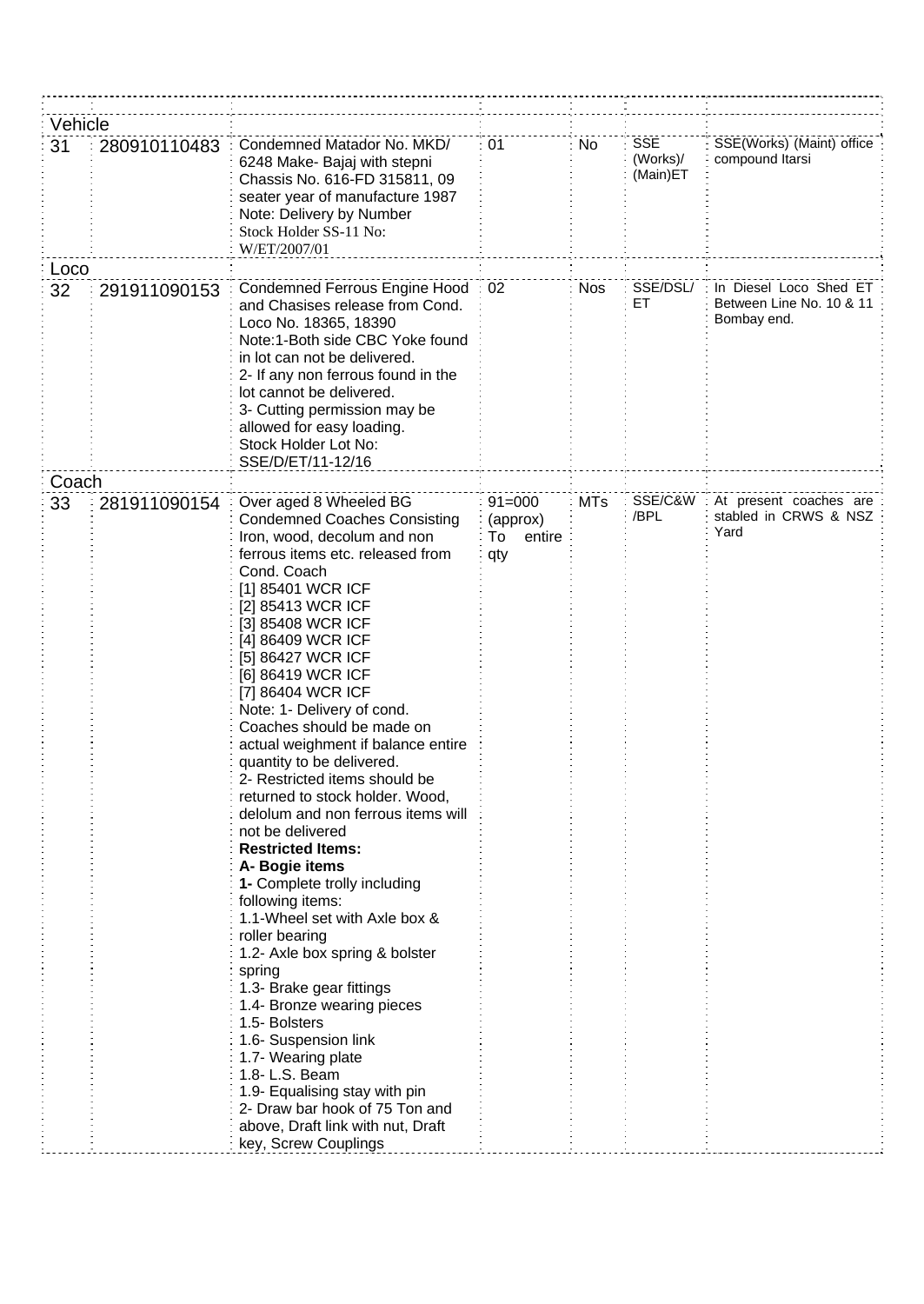|    |                      | 3- Buffer casing, Buffer plunger                                          |            |            |            |                                        |
|----|----------------------|---------------------------------------------------------------------------|------------|------------|------------|----------------------------------------|
|    |                      | with spindle                                                              |            |            |            |                                        |
|    |                      | 4- Centre pivot pin, etc.                                                 |            |            |            |                                        |
|    |                      | <b>B- Furnishing and Carpentry</b>                                        |            |            |            |                                        |
|    |                      | items                                                                     |            |            |            |                                        |
|    |                      | 1- Window shutters                                                        |            |            |            |                                        |
|    |                      | 2- Aluminium widow frames with                                            |            |            |            |                                        |
|    |                      | glass                                                                     |            |            |            |                                        |
|    |                      | 3- Sealed window glass                                                    |            |            |            |                                        |
|    |                      | 4- Seats and berths of AC & Non                                           |            |            |            |                                        |
|    |                      | <b>AC Coaches</b>                                                         |            |            |            |                                        |
|    |                      | 5- Unified SS Inlay                                                       |            |            |            |                                        |
|    |                      | 6- Wash basin                                                             |            |            |            |                                        |
|    |                      | 7- Aluminium Water tank (Over                                             |            |            |            |                                        |
|    |                      | head, under slung etc.)                                                   |            |            |            |                                        |
|    |                      | 8- Water taps (Metallic)                                                  |            |            |            |                                        |
|    |                      | <b>C-Air Brake Items</b>                                                  |            |            |            |                                        |
|    |                      | 1- Distributor valves, Control                                            |            |            |            |                                        |
|    |                      | Reservoir with common pipe                                                |            |            |            |                                        |
|    |                      | brackets                                                                  |            |            |            |                                        |
|    |                      | 2- Air Brake Cylinder except 14"                                          |            |            |            |                                        |
|    |                      | Brake cylinder                                                            |            |            |            |                                        |
|    |                      | 3- Dirt collector                                                         |            |            |            |                                        |
|    |                      | 4- Check valve with chokes                                                |            |            |            |                                        |
|    |                      | 5-Angle cocks                                                             |            |            |            |                                        |
|    |                      | 6-Isolating cocks                                                         |            |            |            |                                        |
|    |                      | 7- Auxiliary reservoirs                                                   |            |            |            |                                        |
|    |                      | 8- Pressure gauge                                                         |            |            |            |                                        |
|    |                      | 9- PEV                                                                    |            |            |            |                                        |
|    |                      | 10- PEASD                                                                 |            |            |            |                                        |
|    |                      | 11- Guard Emergency Valve                                                 |            |            |            |                                        |
|    |                      |                                                                           |            |            |            |                                        |
|    |                      |                                                                           |            |            |            |                                        |
|    |                      | Stock Holder SS-11 No. 377791                                             |            |            |            |                                        |
|    |                      | dt. 15.09.2011                                                            |            |            |            |                                        |
|    |                      | <b>PART-B' DEPOT</b>                                                      |            |            |            |                                        |
|    | <b>OTHER FERROUS</b> |                                                                           |            |            |            |                                        |
| 34 | 280911080066         | Scrap Junk consisting of cut up parts                                     | $15 = 000$ | <b>MTs</b> | DY.CMM     | L-130 to L-145                         |
|    |                      | of coaches including any Ferrous                                          | (approx)   |            | /CRWS/     | / SCRAP YARD / CRWS /<br><b>BHOPAL</b> |
|    |                      | Scrap Disintegrated through Rust &                                        |            |            | <b>BPL</b> |                                        |
|    |                      | Corrosion, Sheets, strips, Moldings,                                      |            |            |            |                                        |
|    |                      | Packing Strips, badly rusted shearing<br>sheets, Fan Guards, seat frames, |            |            |            |                                        |
|    |                      | badly rusted fan blades, released                                         |            |            |            |                                        |
|    |                      | from CRWS, SC MS Rusted Panels of                                         |            |            |            |                                        |
|    |                      | coaches with or without minor LP                                          |            |            |            |                                        |
|    |                      | sheet /wooden/Non-Ferrous                                                 |            |            |            |                                        |
|    |                      | attachments. Corroded MS                                                  |            |            |            |                                        |
|    |                      | Mech/Elect Parts of coaches                                               |            |            |            |                                        |
|    |                      | <b>RESTRICTED ITEM-1.AXLE BOX</b>                                         |            |            |            |                                        |
|    |                      | SPRING AND BOLSTER SPRING .2.<br>SCREW COUPLING. BRAKE BEAM,              |            |            |            |                                        |
|    |                      | DRAW HOOK, BUFFER PLUNGER,                                                |            |            |            |                                        |
|    |                      | BUFFER SOCKET, VACUUM                                                     |            |            |            |                                        |
|    |                      | RESERVOIR. 3. CAST IRON ITEM.4.                                           |            |            |            |                                        |
|    |                      | STAINLESS STEEL ITEMS.5 GI PIPE<br>ABOVE 3' LENGTH 6, ALL TYPE OF         |            |            |            |                                        |
|    |                      | BEARING.                                                                  |            |            |            |                                        |
|    |                      | NOTE-(A) NON FERROUS (EXCEPT                                              |            |            |            |                                        |
|    |                      | MINOR ATTACHMENT) IF ANY FOUND                                            |            |            |            |                                        |
|    |                      | IN THE LOT WILL NOT BE DELIVERED<br>(B) REGARDING CLASSIFICATION OF       |            |            |            |                                        |
|    |                      | <b>ITEMS, DEPOT OFFICER VERDICT WILL</b>                                  |            |            |            |                                        |
|    |                      | BE FINAL FOR ANY DISPUTE.                                                 |            |            |            |                                        |
|    |                      | Stock Holder Lot No                                                       |            |            |            |                                        |
|    |                      | BPL/CRWS/ 11-12/JUNK/04/0063                                              |            |            |            |                                        |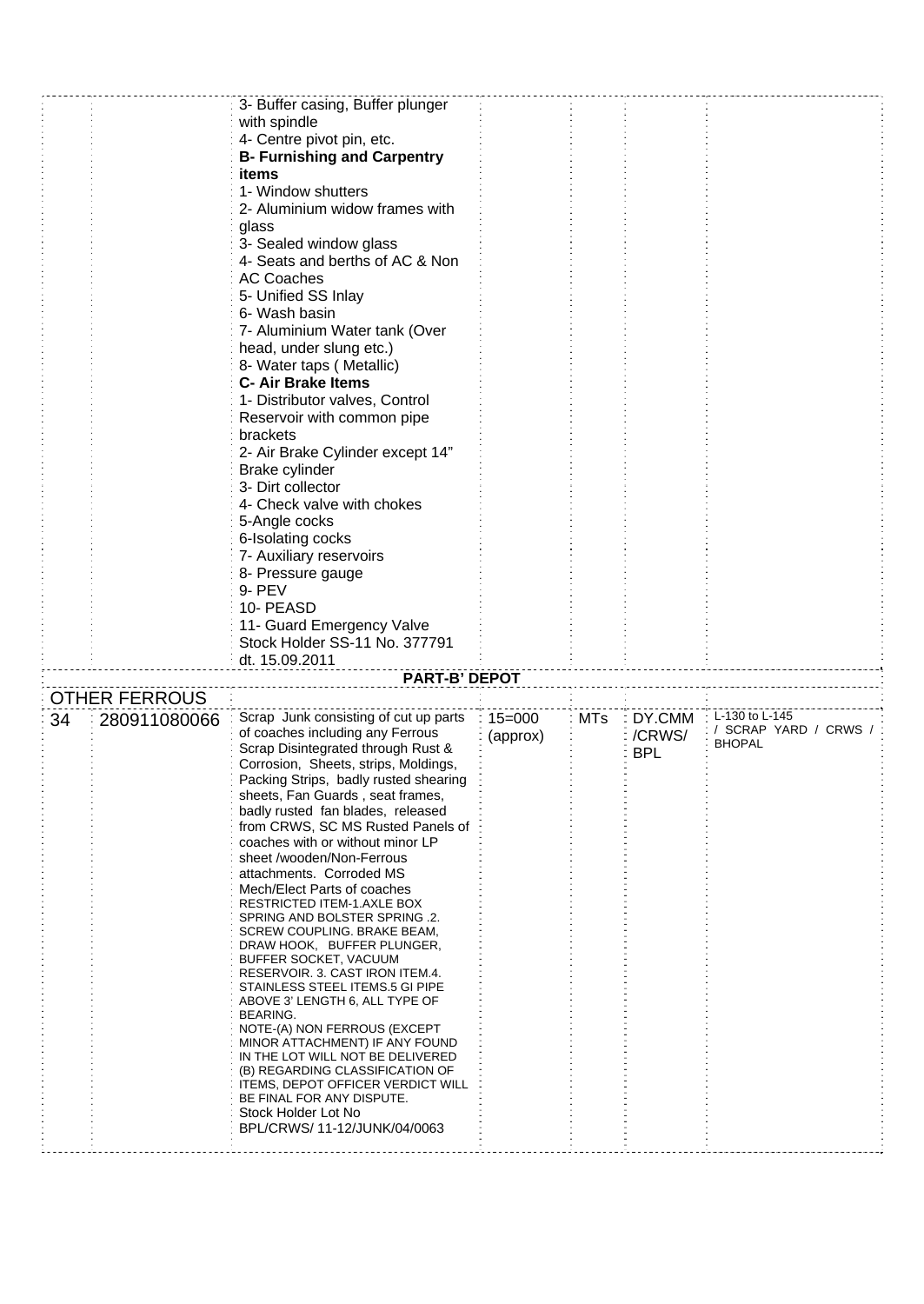| 35 | 280911080067         | Scrap MS Battery Boxes of all<br>sizes released from coaches with<br>or without minor non ferrous<br>/wooden attachment.<br>Stock Holder Lot No<br>BPL /CRWS/11-12/ B. Box / 04 / 0064                                                                                                                                                                                                                                                                                                                                                                                  | $55 = 000$<br>(approx) | <b>MTs</b> | DY.CMM<br>/CRWS/<br><b>BPL</b> | W-16 to W-29 / NEW SCRAP<br>YARD / CRWS / BPL                                              |
|----|----------------------|-------------------------------------------------------------------------------------------------------------------------------------------------------------------------------------------------------------------------------------------------------------------------------------------------------------------------------------------------------------------------------------------------------------------------------------------------------------------------------------------------------------------------------------------------------------------------|------------------------|------------|--------------------------------|--------------------------------------------------------------------------------------------|
|    | <b>NON-FERROUS</b>   |                                                                                                                                                                                                                                                                                                                                                                                                                                                                                                                                                                         |                        |            |                                |                                                                                            |
| 36 | 280910120587         | Condemned scrap various type<br>carbon brush with copper tail<br>released from diesel locomotive<br>equipment<br>Note: If any other material is found<br>while delivery which is strictly<br>restricted and it cannot be<br>delivered.<br>Stockholder's Lot No.<br>SSE/D/ET/10-11/15                                                                                                                                                                                                                                                                                    | 2500<br>(approx)       | Kgs.       | SSE/D/<br>EТ                   | Location 'B' near Motor<br>vehicle section Garage<br>No. 5 in Diesel Loco<br>Shed, Itarsi. |
| 37 | 280911080080         | Scrap Aluminium cable with or<br>without lugs and armored<br>aluminium cable with or without<br>PVC, Rubber etc of various sizes.<br>(will be sold to CPCB approved<br>purchaser)<br>Stock Holder Lot No<br>BPL/CRWS/11-12 / Armored<br>cable/04/0077                                                                                                                                                                                                                                                                                                                   | 9720<br>(Approx)       | Kgs        | Dy.CMM/<br>CRWS/<br><b>BPL</b> | Near Room No 1/R.<br>Section Road / SCRAP<br>YARD/ CRWS/ BPL                               |
|    | <b>Machinery</b>     |                                                                                                                                                                                                                                                                                                                                                                                                                                                                                                                                                                         |                        |            |                                |                                                                                            |
| 38 | 280911020031         | Scrap Condemned CNC Plasma<br>Profile Cutting Machine Plant No.<br>087M consisting of machine parts<br>(1) Power source auto height<br>control Max-100 Hyperthem Sr.<br>No. 70-1241, Stock No. 059011<br>(2) Burny-3 CNC Controller M/c<br>No. 86.150.30, Type MNC-3-<br>034621-000 (3) Burny-3 CNC<br><b>Controller Operating Panel (4)</b><br>AVR Servo System Model No.<br>AVR Cap-3 KVA Sr. No 07/10/90<br>Saha Electronic, Calcutta (5)<br>Torch Height Control make-<br>Hyperthem Sr.No. 2-300.<br>Stockholder's Lot No.<br>BPL/CRWS/10-11/CNC Plasma<br>/08/0180 | 01                     | No.        | Dy CMM<br>CRWS/<br><b>BPL</b>  | A-55, Scrap Yard,<br><b>CRWS/BPL</b>                                                       |
| 39 | 280911070049         | SCRAP Car Washing Plant, Plant<br>No 084P, Model No WM-501T,<br>Make - M/s Elgi Equipment,<br>Coimbatore with Motor & Pump.<br>Stockholder's Lot No.<br>BPL/CRWS/11-12/HY.LIFTING<br>PLATFORM /03/0046                                                                                                                                                                                                                                                                                                                                                                  | 01                     | No.        | Dy CMM<br>CRWS/<br><b>BPL</b>  | D 305/SCRAP<br>YARD<br>/CRWS/BPL.                                                          |
|    | <b>MISCELLANEOUS</b> |                                                                                                                                                                                                                                                                                                                                                                                                                                                                                                                                                                         |                        |            |                                |                                                                                            |
| 40 | 280911070043         | SCRAP CONDEMNED CEILING FAN<br>SORT AND SIZES WITH OR<br>WITHOUT BLADE AND ROD<br>RECEIVED FROM BPL DIVISION.<br>Stock Holder Lot No<br>BPL/CRWS/FAN/11-12/03/0040                                                                                                                                                                                                                                                                                                                                                                                                      | 1211                   | <b>Nos</b> | Dy.CMM/<br>CRWS/<br><b>BPL</b> | Room No 04 / SCRAP<br>YARD / CRWS / BPL                                                    |
| 41 | 280911080073         | SCRAP PVC ACID JAR OFF SIZES.<br>Stock Holder Lot No                                                                                                                                                                                                                                                                                                                                                                                                                                                                                                                    | 2500                   | <b>Nos</b> | Dy.CMM/                        | OLD BATTERYGODOWN<br>OF SCRAP YARD/                                                        |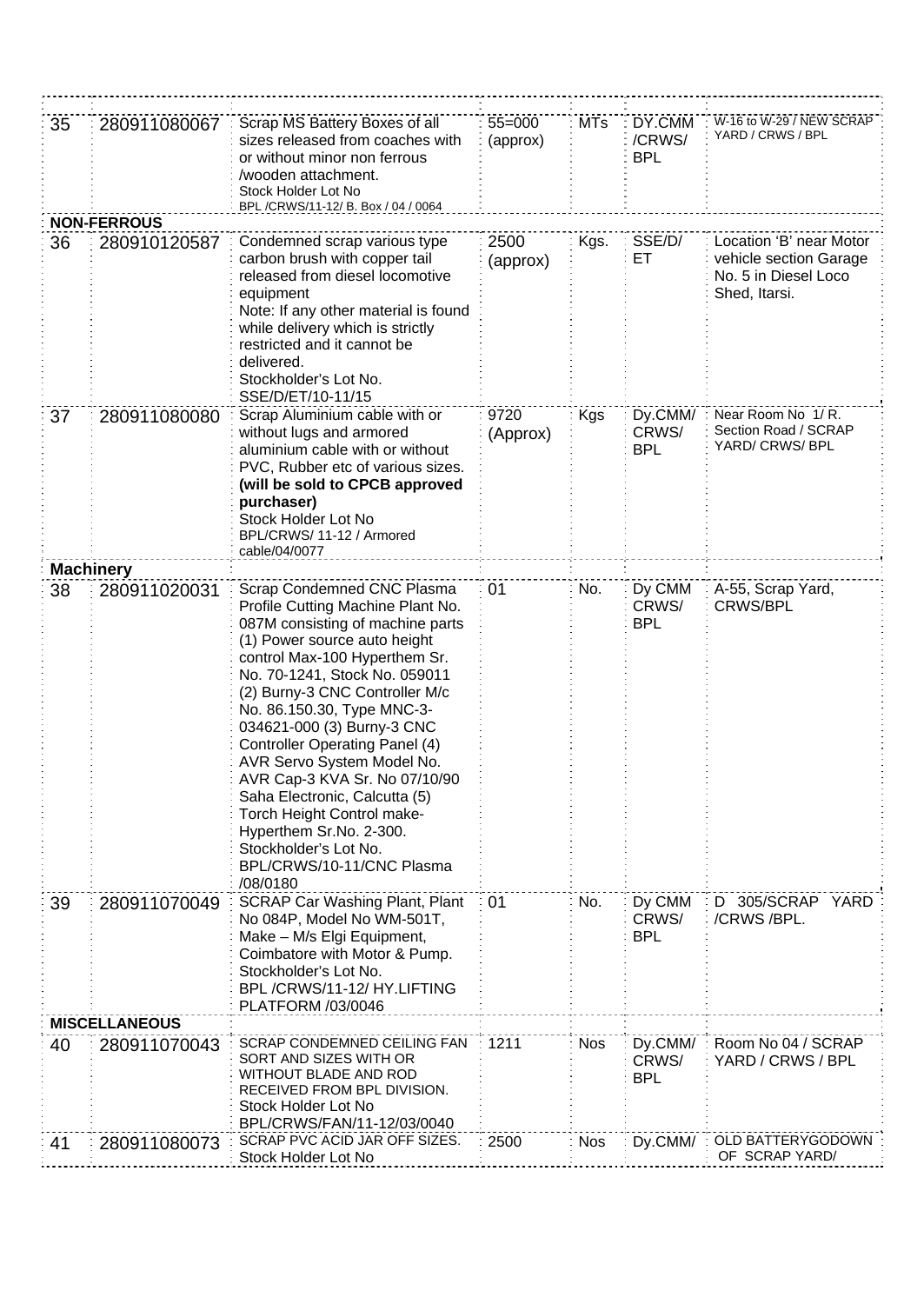|                  |              | BPL/CRWS/11-12/PVC-JAR/ 04/0070                                                                                                                                                                                                                                                                                                                                                                                                                                                                                                                                                                                                                                                                                                                                                                                                                                                                                                                                       |                         |                | CRWS/<br><b>BPL</b>             | CRWS/BPL                              |
|------------------|--------------|-----------------------------------------------------------------------------------------------------------------------------------------------------------------------------------------------------------------------------------------------------------------------------------------------------------------------------------------------------------------------------------------------------------------------------------------------------------------------------------------------------------------------------------------------------------------------------------------------------------------------------------------------------------------------------------------------------------------------------------------------------------------------------------------------------------------------------------------------------------------------------------------------------------------------------------------------------------------------|-------------------------|----------------|---------------------------------|---------------------------------------|
| <b>HAZARDOUS</b> |              |                                                                                                                                                                                                                                                                                                                                                                                                                                                                                                                                                                                                                                                                                                                                                                                                                                                                                                                                                                       |                         |                |                                 |                                       |
| 42               | 280911040002 | Misc. released unserviceable<br>scrap material released from<br>coaches consisting pieces of PVC<br>sheet, HDPE chute, FRP items,<br>broken pieces of LP sheet Rexine,<br>small broken piece of rubber<br>items, foam rubber, coir, scrap,<br>floor sweeping sand, mud, saw<br>dust, broken glass pieces, packing<br>material such as polythene bags,<br>unusable gunny bags, card board,<br>paper, broken wooden packing<br>boxes, broken pieces of<br>PVC/plastic container, PVC hose<br>pipes plastic pipes, pieces of<br>thermacole, Limpat sheet packing<br>& Nylon items, nylone wire rope<br>etc. Note:-(1) Ferrous/Non-<br>Ferrous material, except minor<br>attachment with lot will not be<br>delivered. If any.<br>(2) All Material should be lifted<br>below road level and sweeping<br>condition.<br>(3) Sequence of delivery strictly<br>followed from serial number basis<br>from 5 to 4 lot.<br>Stock holder's Lot No.<br>CRWS/BPL/Mech/PCR/10-11/07/ | 280<br>(approx)         | M <sup>3</sup> | SSE/PCR/<br>CRWS/<br><b>BPL</b> | Bin No.5 & 4 in New<br>Scrap Yard     |
| 43               | 281911070105 | Misc released material<br>Used Oil in Barrels removed by<br>Waste oil recovery plant Water<br>emulsified about 3% to 7% in 315<br>Barrels with small and big bungs<br>Stock Holder Lot No:-<br>SSE/D/ET/OIL/2011-2012/01<br><b>N A T E</b>                                                                                                                                                                                                                                                                                                                                                                                                                                                                                                                                                                                                                                                                                                                            | $65 = 835$<br>(Approx.) | <b>MTs</b>     | SSE/Loco/:<br>DSL/ET            | Near ET plant Diesel<br>Loco Shed ET. |

- **N O T E**
- (1) Scrap Battery / Waste Oil lots can be bid only by Firm's registered (valid) with MOEF as Recyclers/Re-processors and having environmentally sound management facilities. The person actually bidding on the firm's behalf will have to produce namely authorization letter on Firm's letterhead.
- (2) No firearms will be allowed inside the auction hall.
- (3) After getting the Delivery Order in division lots, the scrap purchaser will contact the **DMM/EA to DRM/BPL** in the Division, along with a written request for delivery of the sold lot of scraps (other than scrap depot lots).
- **(4) Interest rate in case of delayed payment will be charged @ 7% above the Base Rate of State Bank of India prevailing on the date of auction (Railway Board letter No.2010/RS/S/709/36 Dt. 24/12/2010).**
- (5) The auction sale is subject to the General Conditions of Auction Sale, the Special Condition of Auction sale, which was circulated, vide COS JBP's letter No. WCR/SHQ/1401/Sales/01 Dated 07/06/2004 and any other condition, which will be announced/ circulated at the time of auction sale or with catalogue. The auction catalogue and general conditions of sale are also available on West Central Railway's official website: [www.wcr.indianrailways.gov.in.](http://www.wcr.indianrailways.gov.in/) The purchasers are bound to accept the general condition available on West Central Railway's official website.
- (6) The EMD stands forfeited if balance sale value not deposited by purchasers within the 50 days from the date of auction
- (7) Only one bidder will represent a participating firm in the auction.